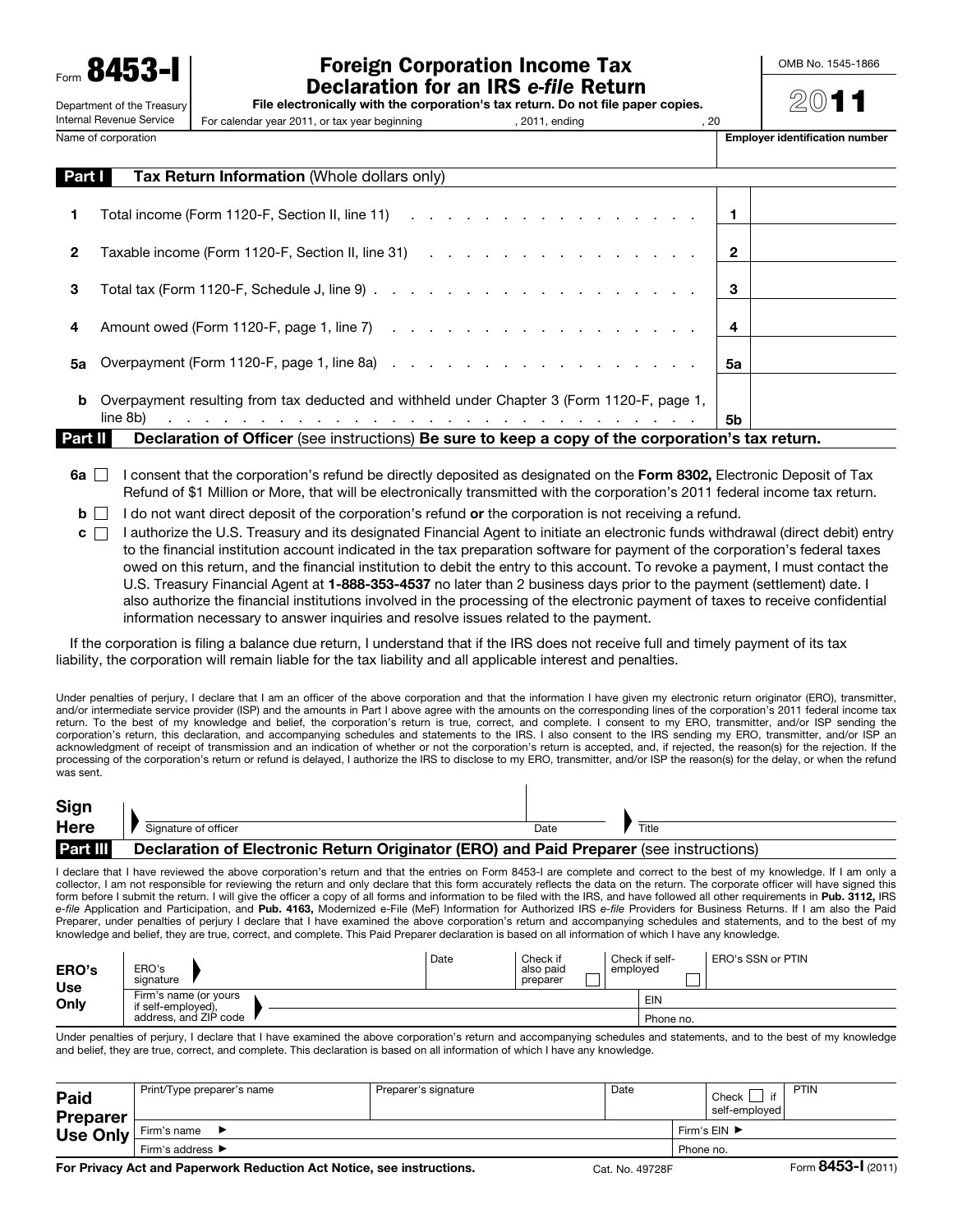## General Instructions

Note. *Instead of filing Form 8453-I, a corporate officer filing a corporation's return through an electronic return originator (ERO) can sign the return using a personal identification number (PIN). For details, see Form 8879-I, IRS e-file Signature Authorization for Form 1120-F.*

#### Purpose of Form

Use Form 8453-I to:

• Authenticate an electronic Form 1120-F, U.S. Income Tax Return of a Foreign Corporation,

• Authorize the ERO, if any, to transmit via a third-party transmitter,

• Authorize the intermediate service provider (ISP) to transmit via a third-party transmitter if you are filing online (not using an ERO), and

• Provide the corporation's consent to directly deposit any refund and/or authorize an electronic funds withdrawal for payment of federal taxes owed.

#### Who Must File

If you are filing a 2011 Form 1120-F through an ISP and/or transmitter and you are not using an ERO, you must file Form 8453-I with your electronically filed return. An ERO can use either Form 8453-I or Form 8879-I to obtain authorization to file a corporation's Form 1120-F.

### When and Where To File

File Form 8453-I with the corporation's electronically filed income tax return. Use a scanner to create a Portable Document File (PDF) of the completed form. Your tax preparation software will allow you to transmit this pdf with the return.

# Specific Instructions

Name. Print or type the corporation's name in the space provided.

Employer identification number (EIN). Enter the corporation's EIN in the space provided.

## Part II. Declaration of Officer

Note. *The corporate officer must check all applicable boxes on line 6.* 

If the corporation has tax due (line 4) and the officer did not check box 6c, the rules for payment of the tax due depend on whether the corporation maintains an office or place of business in the United States. See *Payment of Tax Due* in the Instructions for Form 1120-F for these rules.

If the officer checks box 6c, the officer must ensure that the following information relating to the financial institution account is provided in the tax preparation software.

- Routing number.
- Account number.
- Type of account (checking or savings).
- Debit amount.
- Debit date (date the corporation wants the debit to occur). An electronically transmitted return will not be considered complete, and therefore filed, unless either:
- Form 8453-I is signed by a corporate officer, scanned into a pdf file, and transmitted with the return, or

• The return is filed through an ERO and Form 8879-I is used to select a PIN that is used to electronically sign the return.

The officer's signature allows the IRS to disclose to the ERO, transmitter, and/or ISP:

• An acknowledgment that the IRS has accepted the corporation's electronically filed return, and

• The reason(s) for any delay in processing the return or refund. The declaration of officer must be signed and dated by:

• The president, vice president, treasurer, assistant treasurer, chief accounting officer, or

• Any other corporate officer (such as tax officer) authorized to sign the corporation's income tax return.

If the ERO makes changes to the electronic return after Form 8453-I has been signed by the officer, whether it was before it was transmitted or if the return was rejected after transmission, the ERO must have the officer complete and sign a corrected Form 8453-I if either:

• The total income on Form 1120-F, Section II, line 11, differs from the amount on the electronic return by more than \$150, or

• The taxable income on Form 1120-F, Section II, line 31, differs from the amount on the electronic return by more than \$100.

#### Part III. Declaration of Electronic Return Originator (ERO) and Paid Preparer

Note. *If the return is filed online through an ISP and/or transmitter (not using an ERO), do not complete Part III.*

If the corporation's return is filed through an ERO, the IRS requires the ERO's signature. A paid preparer, if any, must sign Form 8453-I in the space for Paid Preparer Use Only. But if the paid preparer is also the ERO, do not complete the paid preparer section. Instead, check the box labeled "Check if also paid preparer."

Refunds. After the IRS has accepted the return, the refund should be issued within 3 weeks. However, some refunds may be delayed because of compliance reviews to ensure that returns are accurate.

### Use of PTIN

**Paid preparers.** Anyone who is paid to prepare the corporation's return must enter their PTIN in Part III. The PTIN entered must have been issued after September 27, 2010. For information on applying for and receiving a PTIN, see Form W-12, IRS Paid Preparer Tax Identification Number (PTIN) Application and Renewal, or visit *www.irs.gov/ptin*.

EROs who are not paid preparers. Only EROs who are not also the paid preparer of the return have the option to enter their PTIN or their social security number in the "ERO's Use Only" section of Part III. If the PTIN is entered, it must have been issued after September 27, 2010. For information on applying for and receiving a PTIN, see Form W-12, IRS Paid Preparer Tax Identification Number (PTIN) Application and Renewal, or visit *www.irs.gov/ptin*.